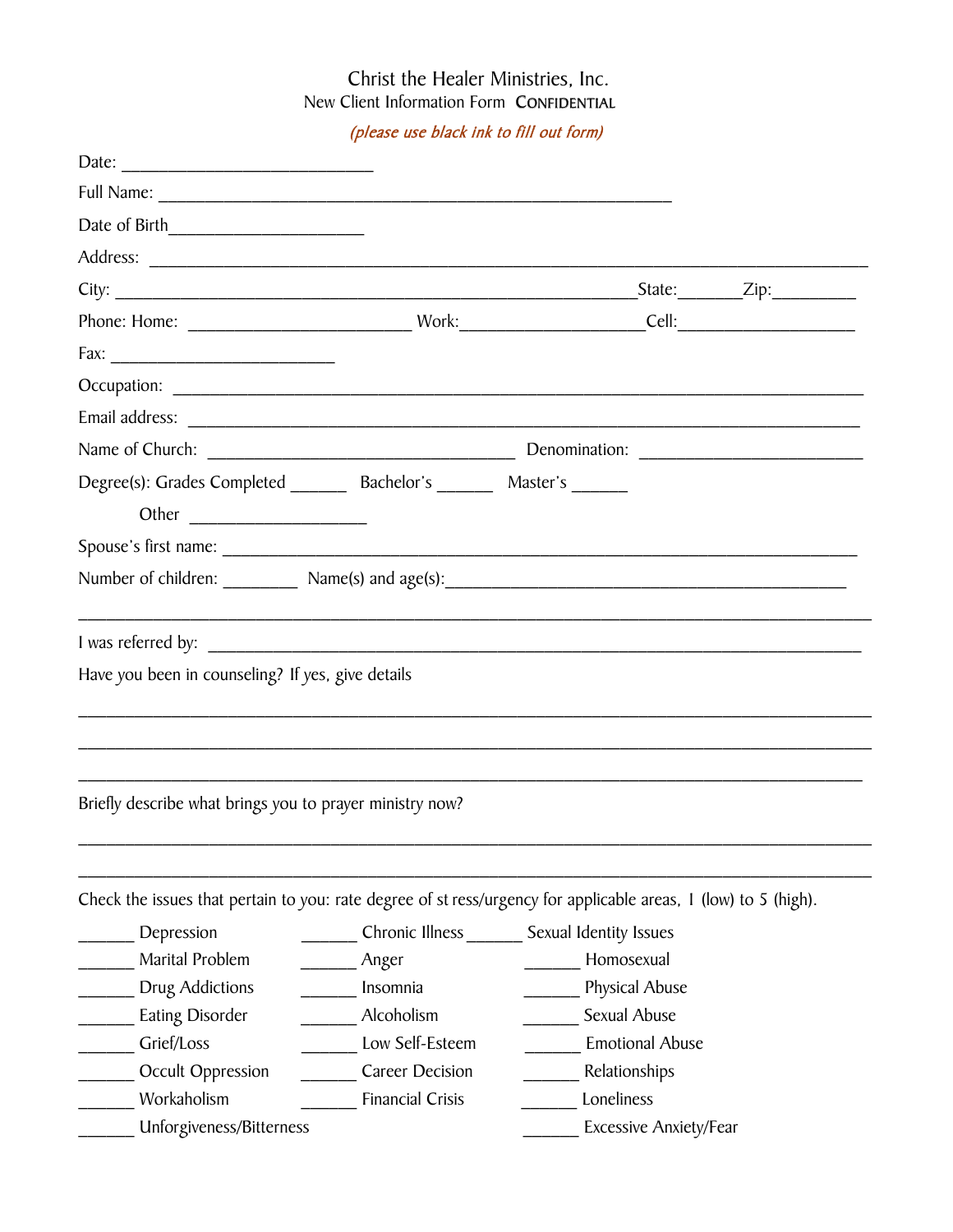| Have you had any major surgeries, illnesses or accidents? If so, please describe. |  |  |  |
|-----------------------------------------------------------------------------------|--|--|--|
|                                                                                   |  |  |  |
| Are you under a doctor's care now? For what? ___________________________________  |  |  |  |
|                                                                                   |  |  |  |
| What prescription medication(s) are you currently taking? For what? _____________ |  |  |  |
|                                                                                   |  |  |  |
|                                                                                   |  |  |  |
|                                                                                   |  |  |  |
|                                                                                   |  |  |  |

## Spiritual History **CONFIDENTIAL**

\_\_\_\_\_\_\_\_\_\_\_\_\_\_\_\_\_\_\_\_\_\_\_\_\_\_\_\_\_\_\_\_\_\_\_\_\_\_\_\_\_\_\_\_\_\_\_\_\_\_\_\_\_\_\_\_\_\_\_\_\_\_\_\_\_\_\_\_\_\_\_\_\_\_\_\_\_\_\_\_\_\_\_\_\_\_\_\_\_\_\_\_\_\_\_\_\_\_\_\_\_\_\_\_\_\_\_\_\_\_\_\_\_\_\_\_\_\_\_\_\_\_\_\_\_\_\_\_\_\_\_\_\_\_\_\_\_\_\_\_\_\_\_\_\_\_\_\_\_\_\_\_\_\_\_\_\_\_\_\_\_\_\_\_\_\_\_\_\_\_\_\_\_\_\_\_\_\_\_\_\_\_\_\_\_\_\_\_\_\_\_\_\_\_\_\_\_\_\_\_\_\_\_\_\_\_\_\_\_\_\_\_\_\_\_\_\_\_\_

Religious background in childhood (describe briefly). \_\_\_\_\_\_\_\_\_\_\_\_\_\_\_\_\_\_\_\_\_\_\_\_\_\_\_\_\_\_\_\_\_\_\_\_\_\_\_\_\_\_\_\_\_

| Are you a Christian? ________ yes |             | no |       | uncertain |               |
|-----------------------------------|-------------|----|-------|-----------|---------------|
| If yes, I consider myself to be:  |             |    |       | 4         | $\mathfrak b$ |
|                                   | committed   |    |       |           | detached      |
| Church involvement:               |             |    | 2 $3$ | 4         | $\mathfrak b$ |
|                                   | very active |    |       |           | detached      |

The following symptoms *may* indicate spiritual oppression. Please check any that relate to your experience.

<u> 1989 - Andrea Stadt Britain, amerikansk politik (\* 1989)</u> <u> 1989 - Andrea Stadt Britain, amerikansk fotballstva (d. 1989)</u> \_\_\_\_\_\_\_\_\_\_\_\_\_\_\_\_\_\_\_\_\_\_\_\_\_\_\_\_\_\_\_\_\_\_\_\_\_\_\_\_\_\_\_\_\_\_\_\_\_\_\_\_\_\_\_\_\_\_\_\_\_\_\_\_\_\_\_\_\_\_\_\_\_\_\_\_\_\_\_\_\_\_\_\_\_\_\_\_\_

- \_\_\_\_\_\_ Psychic abilities, clairvoyance, divination; feeling of having "special powers."
- \_\_\_\_\_\_ Inward perception of a separate personality, name or voice.
- **\_\_\_\_\_\_** Fearful, repetitive night visitations by an evil presence.
- \_\_\_\_\_\_ Difficulty participating in prayer; agitation, nausea, anger, rebellion, etc.
- \_\_\_\_\_\_ Uncontrolled thoughts/impressions; e.g., sexual perversion, cursing, violence.
- \_\_\_\_\_\_ Uncontrollable compulsive behaviors: sexual sin, anger, chemical indulgence.
- \_\_\_\_\_\_ Preoccupation with thoughts of death, despair and hopelessness.
- \_\_\_\_\_\_ Uncontrollable, irrational, paralyzing fear.
- \_\_\_\_\_\_ Unusual, non-typical emotional expressions, e.g., laughter, sadness, crying, anger.
- **\_\_\_\_\_\_** Extreme nervousness or negative reactions at the mention of the name of Jesus.

Please describe any additional factors that led you to suspect spiritual oppression. \_\_\_\_\_\_\_\_\_\_\_\_\_\_\_\_\_\_\_\_\_\_\_\_\_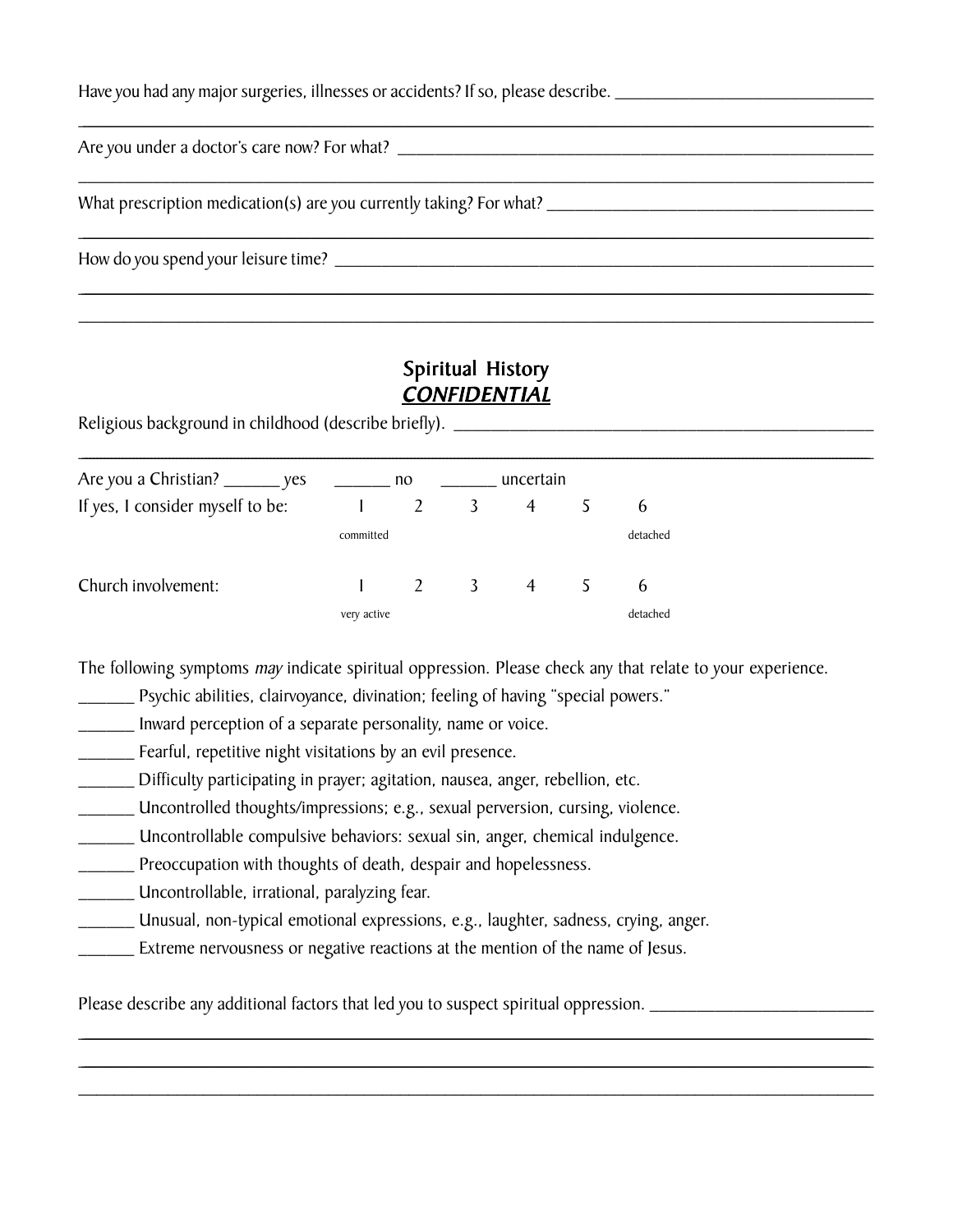## Client's Rights/Informed Consent

I, \_\_\_\_\_\_\_\_\_\_\_\_\_\_\_\_\_\_\_\_\_\_\_\_\_\_\_\_\_\_\_\_\_(print name), understand that my personal files are protected as 'CONFIDENTIAL'. As such, identifying specific details of my file may not be disclosed to others without my written consent except as specified by Georgia law: 1) as requested by subpoena or court order in legal proceedings, 2) when not to do so would potentially result in physical harm to myself or others, 3) to report any disclosure/suspicion of child/elderly neglect or abuse (physical or sexual). Also, I further understand that Christ the Healer Ministries, Inc. is a prayer ministry center and not a counseling or therapeutic center.

I also understand that this ministry uses the services of volunteer prayer ministers who have comple ted Christ the Healer Ministries training program. As such, they are required to consult periodically with the Director of Christ the Healer Ministries and/or the Director of Prayer Ministry. I give my permission for my prayer ministers to discuss my needs with either of them. If it is necessary for me to receive prayer for four or more appointments, I give the Director of Prayer Ministry and my prayer ministers' permission to evaluate my needs for future ministry. Names and specific identifying characteristics will not be routinely discussed/disclosed except where referral to other care/treatment is indicated. If I have any questions concerning my prayer ministers' training, experience or qualifica tions, I have the right to question them and/or the Director of Christ the Healer Ministries or the Director of Prayer Ministry.

I also understand that this ministry has a limited number of prayer ministers that occasionally must cancel for extenuating circumstances. In the event that my prayer minister must cancel without advanced notice, I agree to either reschedule my appointment or take the next available prayer ministry time.

I also understand that I am protected by law from any sexual advances or harassment while undergoing ministry. If at any time I feel offended by anything my prayer minister asks, says, or does, I acknowledge that it is my responsibility to tell him and/or her. If the behavior does not stop immediately, and if the circumstances of the offensive words/actions are such that I am uncomfortable confronting the prayer ministers directly, I also acknowledge that it is my responsibility to report it immediately to the Director of Prayer Ministry

I understand tha t Christ the Healer Ministries is a prayer ministry and not a counseling or therapeutic center, Christ the Healer Ministries does not routinely keep detailed records and will not provide information for lawyers, or disability claims or for similar matters.

 $\overline{\phantom{a}}$  ,  $\overline{\phantom{a}}$  ,  $\overline{\phantom{a}}$  ,  $\overline{\phantom{a}}$  ,  $\overline{\phantom{a}}$  ,  $\overline{\phantom{a}}$  ,  $\overline{\phantom{a}}$  ,  $\overline{\phantom{a}}$  ,  $\overline{\phantom{a}}$  ,  $\overline{\phantom{a}}$  ,  $\overline{\phantom{a}}$  ,  $\overline{\phantom{a}}$  ,  $\overline{\phantom{a}}$  ,  $\overline{\phantom{a}}$  ,  $\overline{\phantom{a}}$  ,  $\overline{\phantom{a}}$ Signature of Client Date

 $\mathcal{L} = \{ \mathcal{L} \mid \mathcal{L} \in \mathcal{L} \}$ Signature of parent/guardian if person seeking Date Ministry is not 18 years or older

 $\mathcal{L} = \mathcal{L} \cup \{ \mathcal{L} \}$ 

 $\mathcal{L} = \{ \mathcal{L} \mid \mathcal{L} \text{ and } \mathcal{L} \text{ and } \mathcal{L} \text{ and } \mathcal{L} \text{ and } \mathcal{L} \text{ and } \mathcal{L} \text{ and } \mathcal{L} \text{ and } \mathcal{L} \text{ and } \mathcal{L} \text{ and } \mathcal{L} \text{ and } \mathcal{L} \text{ and } \mathcal{L} \text{ and } \mathcal{L} \text{ and } \mathcal{L} \text{ and } \mathcal{L} \text{ and } \mathcal{L} \text{ and } \mathcal{L} \text{ and } \mathcal{L} \text{ and } \mathcal{L$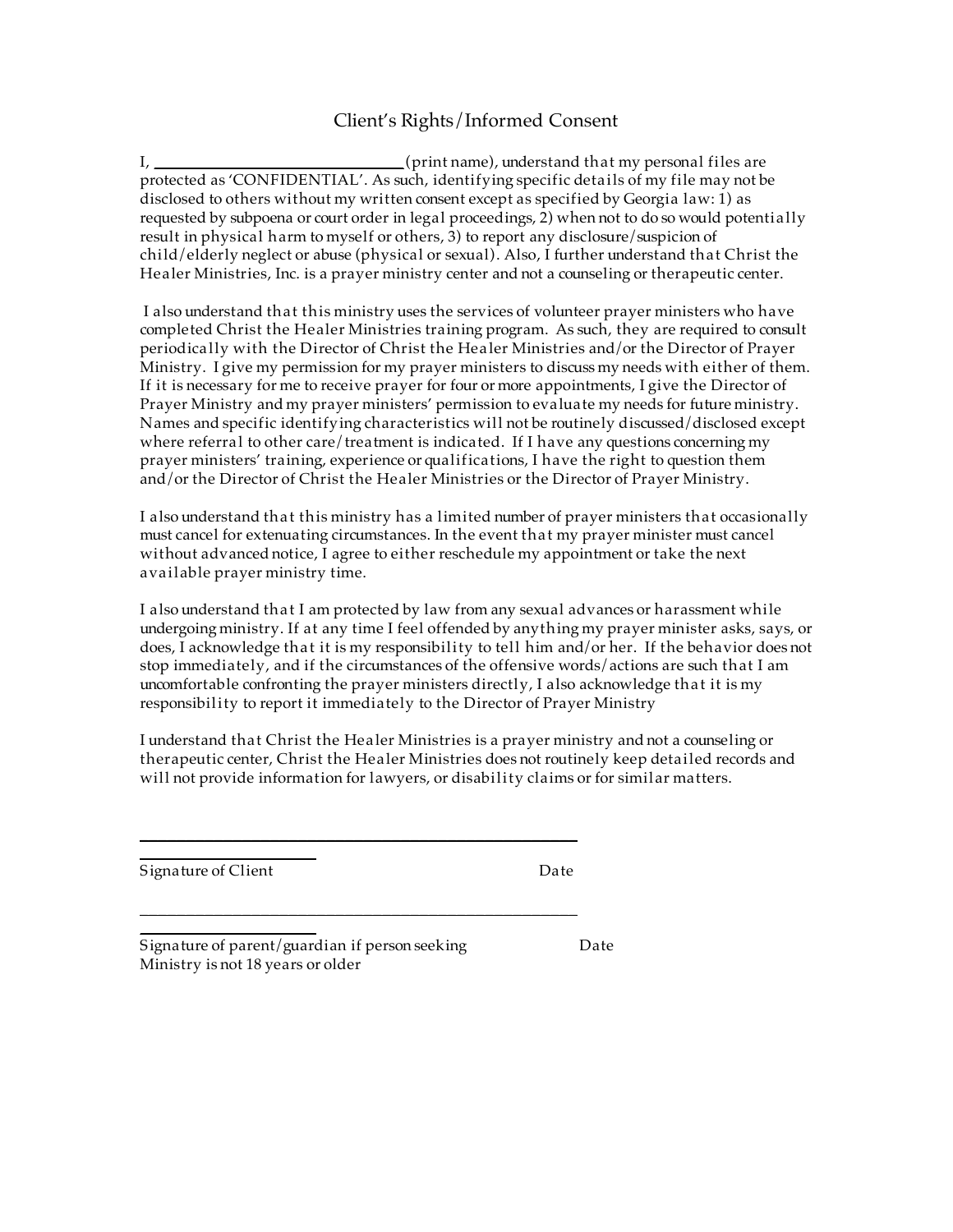## Emotional History CONFIDENTIAL

| Check all that apply.                                                                                               |
|---------------------------------------------------------------------------------------------------------------------|
| I don't remember being loved physically as a child (hugs, being held, etc.)                                         |
| My parents divorced when I was a child. I was ______ years old.                                                     |
| I had no father growing up because of (circle one) death / divorce / preoccupation.                                 |
| _______ One of my parents/friends committed suicide. I was _______ years old.                                       |
| _________ I suffered abuse from a non-parental family relationship. Please identify the relationship. _____________ |
|                                                                                                                     |
|                                                                                                                     |
| I had (have) a physical/mental abnormality that brought ridicule from peers.                                        |
| I experienced a severe trauma (e.g., house fire, accident, tragedy). Please explain. ________________________       |
|                                                                                                                     |
|                                                                                                                     |
| I was given up as a child for adoption. Please describe some of your feelings. _____________________                |
| I have had an unhappy marriage.                                                                                     |
| I had an alcoholic parent.                                                                                          |
| I have felt abandoned by friends. Please describe some of your feelings.                                            |
| I suffer with low self-esteem. Please describe some of your feelings. ______________________________                |
| I have had one or more abortions. How many?                                                                         |
| I have had one or more miscarriages? How many? _______                                                              |
| Do you have clear memories of your childhood or is most of childhood memory what you been told?                     |
| Do you ever lose blocks of time that you cannot account for?                                                        |
| Do you have dreams about people surrounding you?                                                                    |
|                                                                                                                     |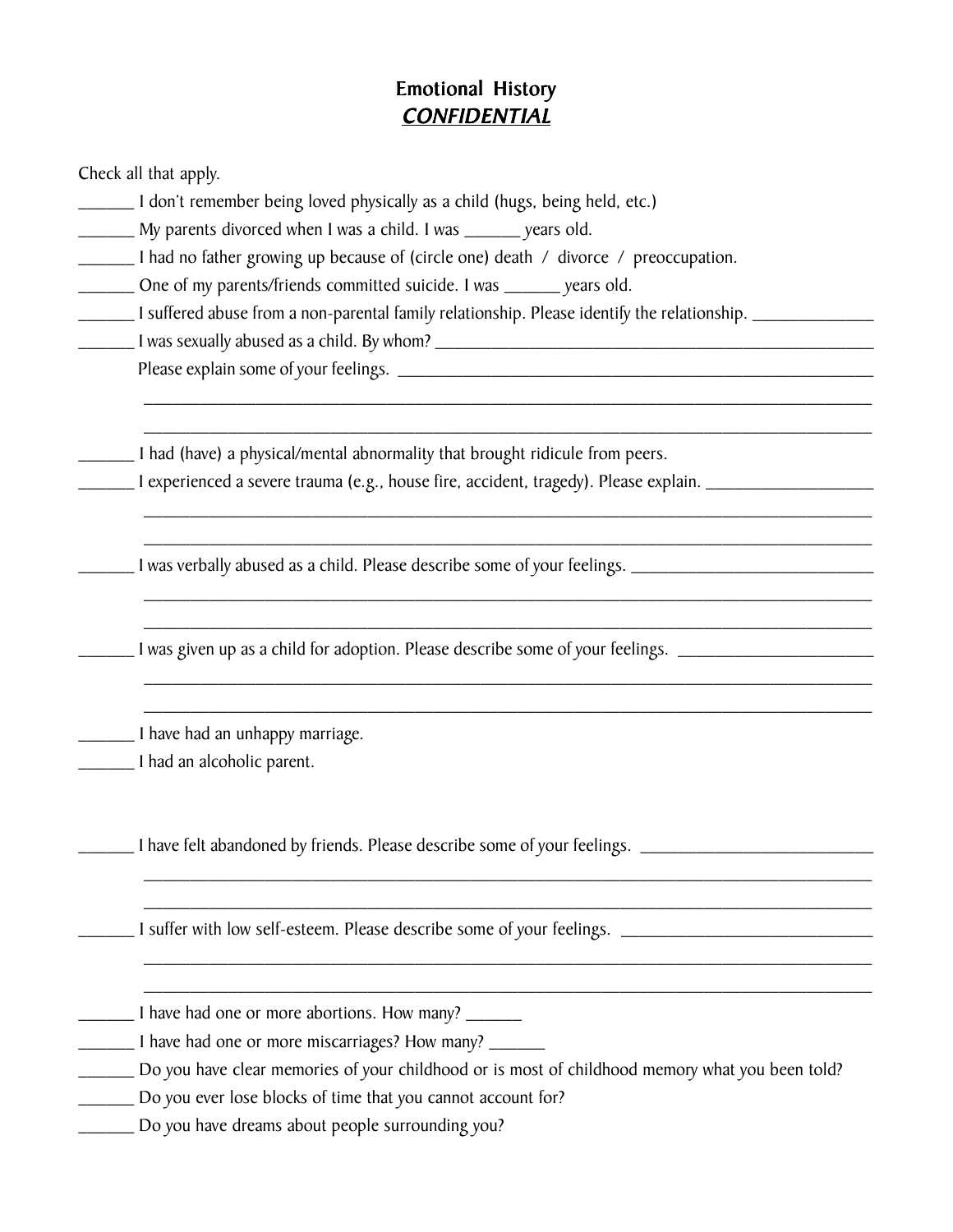# The Occult Sheet

## About the Occult

One of Satan's favorite weapons against us is occult involvement. Occult involvement means that we seek to gain knowledge or power from a spiritual source other than God. The special danger of occult involvement is that it appeals to our spiritual hunger, which is our innate desire to find the Lord, and diverts us from Him into the occult underworld, which can open up people to the demonic.

## God's Word on the Occult

The Old Testament strictly forbids occult participation in a number of passages. Deuteronomy 18:10-12 reads: "Let no one be found among you who….practices divination or sorcery, interprets omens, engages in witchcraft, or casts spells, or who is a medium or spiritist (some translations say "wizard") or who consults the dead. Anyone who does these things is detestable to the Lord…"

Webster's definitions read:

**Divination** – an act of foretelling the future, assuming the help of unseen powers.

**Enchant** – to use magic words or charms to place (another) under a spell.

Witch – one thought to have supernatural powers through a contract with Satan.

**Medium** – one supposedly having access to supernatural agencies and knowledge or power derived from them.

**Wizard** – a sorcerer, one possessed of magic influence.

**Necromancer** – one who claims to reveal the future by communication with the dead.

We read in Isaiah 47:11-15, "Disaster will come upon you, and you will not know how to conjure it away. A calamity will fall upon you that you cannot ward off with a ransom; a catastrophe you cannot foresee will suddenly come upon you. Keep on, then, with your magic spells and with your many sorceries, which you have labored at since childhood. Perhaps you will succeed, perhaps you will cause terror. All the counsel you have received has only worn you out! Let your astrologers come forward, those stargazers who make predictions month by month, let them save you from what is coming upon you. Surely they are like stubble; the fire will burn them up. They cannot even save themselves from the power of the flame. Here are no coals to warm anyone; here is no fire to sit by. That is all they can do for you – these you have labored with and trafficked with since childhood. Each of them goes on in his error; there is not one that can save you."

By the time of the New Testament, the Hebrews had pretty well banished occult things from their home country, so Jesus did not have to deal with it specifically (except when Satan tempted Him to turn stones into bread). However, as soon as Christians began to move into heathen lands, they began to be exposed to occult practices. Acts 19:18-20 states: "Many of those who believed now came and openly confessed their evil deeds. A number who had practiced sorcery brought their scrolls together and burned them publicly…" In Acts 8:20, when Simon the Magician tried to buy the Holy Spirit to add to his bag of tricks, Peter answered, "May your money perish with you…"

In II Thessalonians 2:9-11, St. Paul warns about the last days: "The coming of the lawless one will be in accordance with the work of Satan displayed in all kinds of counterfeit miracles, signs and wonders, and in every sort of evil that deceives those who are perishing. They perish because they refused to love the truth and so be saved."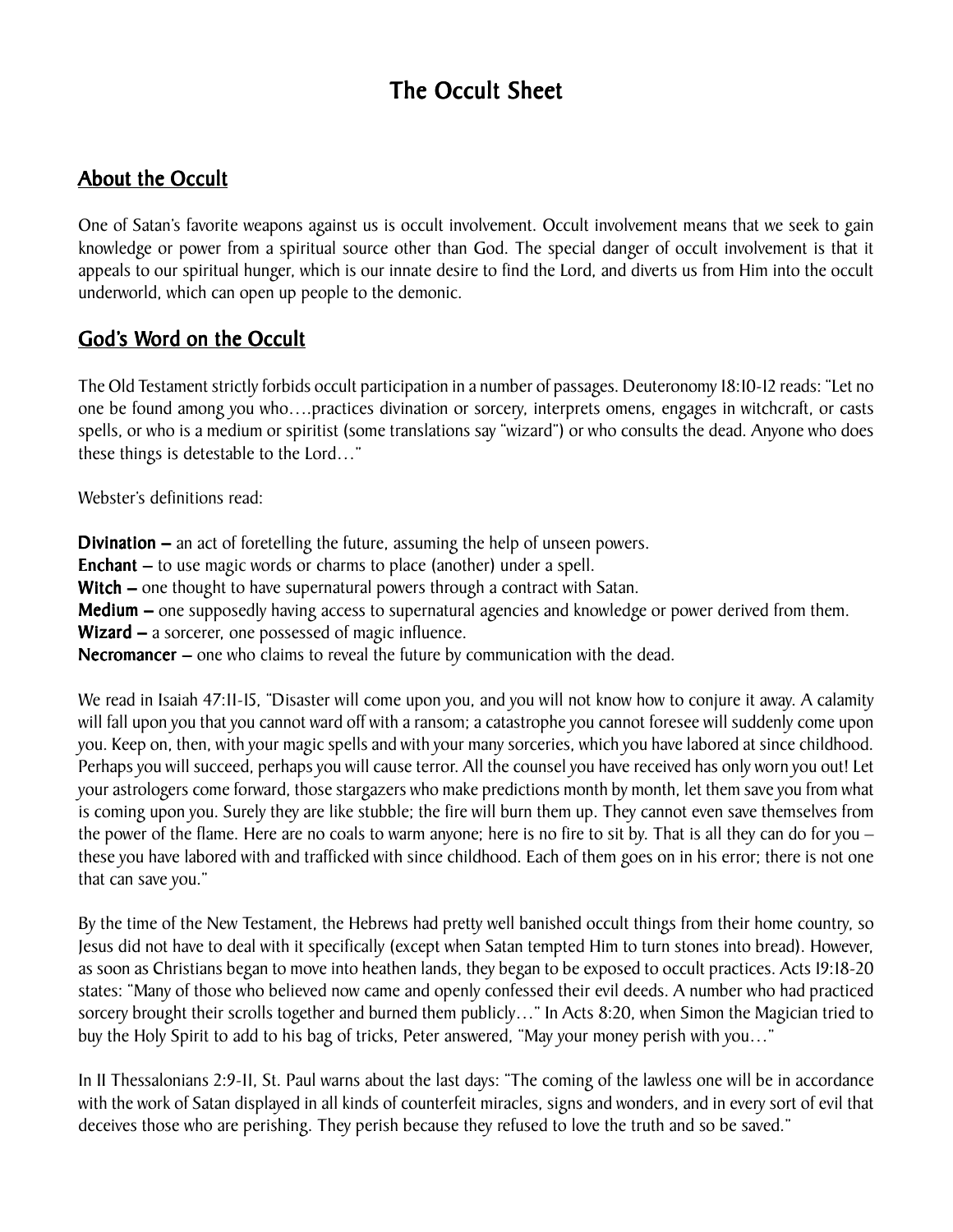## Occult Involvement

We need to remember that *all occult involvement brings spiritual confusion*. This confusion begins when we seek other spiritual forces besides God, and when we use or consult them. When we open ourselves up to occult involvement, we violate the first commandment, "You shall have no other God but Me" (Exodus 20:3) and Jesus' commandment, "You shall love the Lord your God with all your heart and with all your soul and with all your mind and with all your strength" (Deuteronomy 6:4-9, Matthew 22:37, Mark 12:30, Luke 10:27).

Remember, too, that the wrong things we do in innocence and ignorance hurt as well as those things we do deliberately. Satan has set occult traps throughout our world into which he hopes we will fall. God's forgiveness works not only for our sins but also for our errors due to ignorance as well. We must confess and receive forgiveness for our occult involvement, whether it was done on purpose or through ignorance.

As you read through the following list, ask the Holy Spirit to recall to your mind every involvement you have had. Keep in mind that many of these activities are clearly occult, but the occult nature of some of them may not be as clear. Please mark any and all possible activities, even if there is a question in your mind as to their occult nature, so that you are confident that you have renounced all possible occult or demonic influences in your life. It is not our purpose to teach about each and every one of these activities and why they are considered occult; we are simply trying to give a solid framework for occult renouncement, and we have based our information on the teachings of those who are considered experts in this area.

## Circle each one in which you have participated; then ask God's forgiveness. Have you ever – out of curiosity or in earnest – done any of the following?

I. Divination: seeking knowledge from forbidden sources: (Deuteronomy 18:9-16; Daniel 2:26-28, Isaiah 2:6, 47:10-15; Micah 5:12; Acts 16:16).

1. Have you ever had your fortune told by a fortune-teller or psychic, had a palm reading, used a crystal ball, consulted tea leaves, etc?

- 2. Have you ever followed your *horoscope* or had a chart made to predict your future?
- 3. Have you ever had a *tarot card* reading or used cards to predict your future?
- 4. Have you ever played with a *ouija board*?
- 5. Have you ever consulted a medium or numerologist?
- 6. Have you ever acted as a channel or medium?
- 7. Have your ever practiced automatic writing?
- 8. Have you ever practiced water-witching (dowsing)?

9. Do you possess books on astrology, fortune telling, etc., with the intent of using them? Have you been a follower of Edgar Cayce, Jean Dixon, Shirley MacLaine, L. Ron Hubbard or any other New Age author?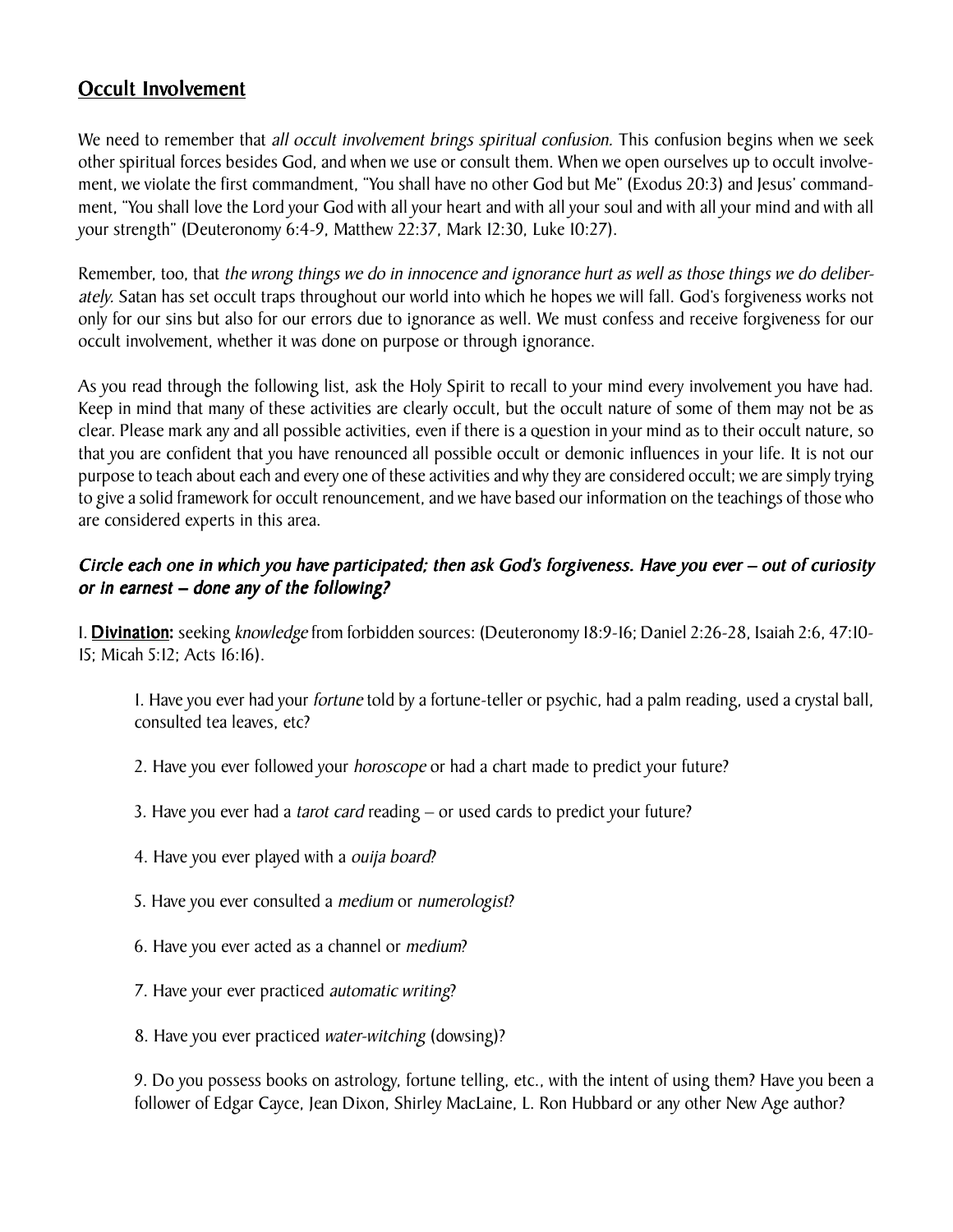II. Spiritualism: seeking contact with a forbidden spiritual realm (I Samuel 28:7-11; II Kings 21:6; Isaiah 8:19-22; Leviticus 19:31 and 20:6).

10. Have you ever attended a seance or spiritualist meeting?

11. Have you ever practiced Transcendental Meditation or Yoga connected with its attendant spirituality? (Some people just practice the relaxing exercises without subscribing to the philosophy.)

12. Have you ever been involved in *mind-control* or ESP or tried hypnotism (without a sufficient medical reason or professional supervisor)?

13. Have you ever sought or communicated with apparitions that were not of God?

14. Have you ever worshipped in a pagan shrine or temple?

III. Witchcraft: seeking power from forbidden spiritual sources (Galatians 5:19-20; I Samuel 15:23, 28:7; II Kings 9:22, 23-25; I Chronicles 10:13; Isaiah 8:19, 19:3, 29:4; Micah 5:12).

15. Have you ever been involved in *casting spells*? Have you ever played *Dungeons and Dragons*?

16. Have you ever practiced Black Magic or cursed anyone? Have you practiced White Magic? Have you used voodoo?

17. Have you ever sought *healing* from a spiritualist (or "curandero")? Or through charms, amulets or incantations?

18. Have you ever used a charm or amulet for protection or good luck?

19. Have you studied books on witchcraft, ESP, etc., with a view to personal use?

20. Have you ever practiced table-lifting, levitation of objects or of bodies, pendulum-swinging or astral travel?

IV. Devil Worship: Satanism (II Chronicles 11-15; Psalms 106:37; I Corinthians 10:20-22; Revelation 9:20-21, 13:4).

- 21. Have you ever attended the meeting of a coven?
- 22. Have you ever belonged to a coven?
- 23. Have you ever attended a *Black Mass*?
- 24. Have you ever made a promise or a *pact with Satan?*
- 25. Have you ever made a *blood compact* with Satan?
- 26. Are you a victim of Satanic Ritual Abuse?
- 27. Have you attended witchcraft or voodoo services?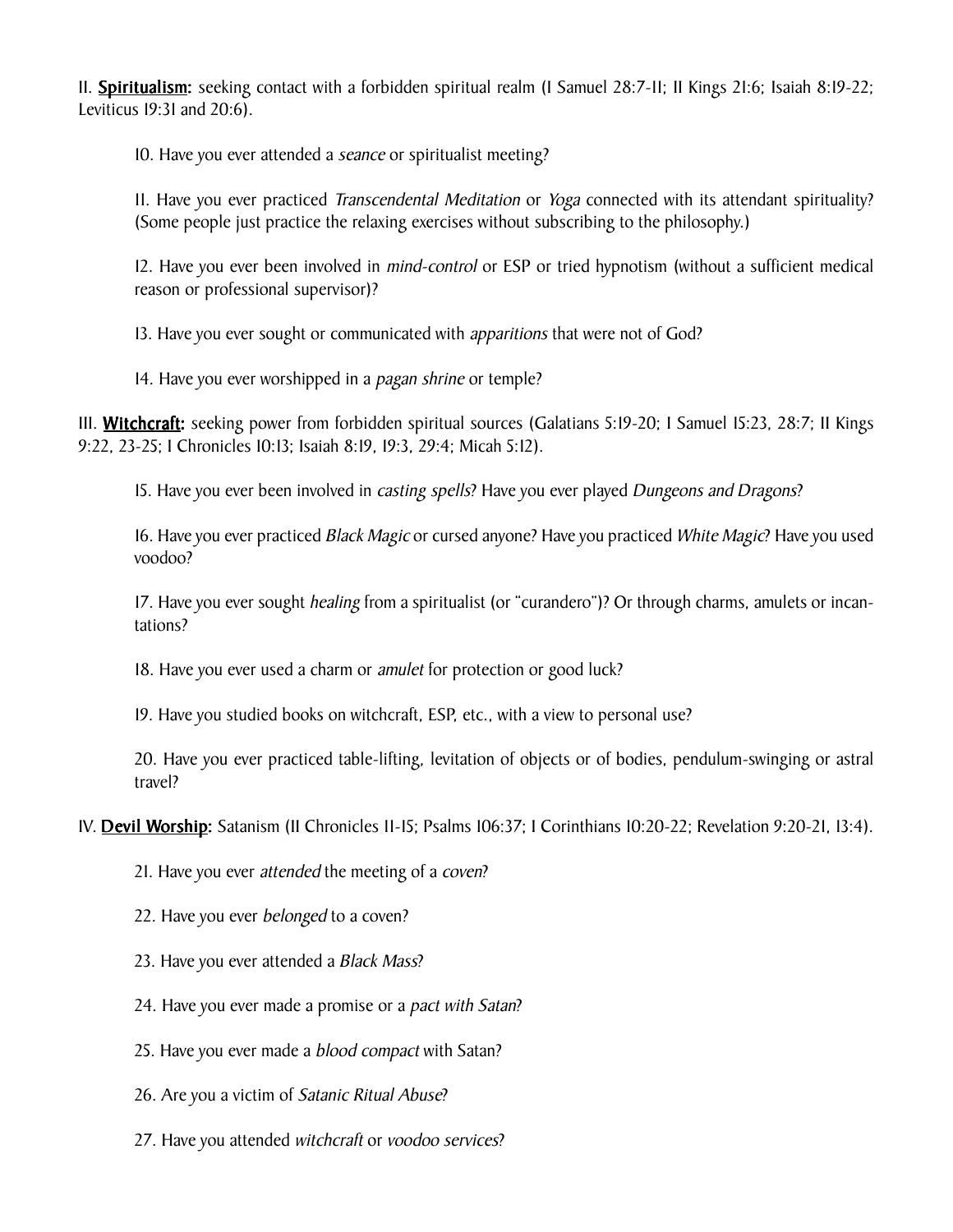## V. Contact with Objects:

28. Do you have any object or book in your possession that may bring an evil presence or influence with it? Has someone involved in the occult given you any amulet or object?

## VI. Group Membership:

29. Have you been a member of the *Masons* (including Eastern Star, De Molay, Rainbow Girls)?

## VII. Relationships:

30. Have you been in an intimate relationship with someone involved in witchcraft, etc. (e.g. the wife of a warlock)?

VIII. Generational Bondage: (Exodus 34:6-7; Numbers 14:17-19; Deuteronomy 5:8-10; Joshua 22:16-29; Psalms 33:11; Jeremiah 11:10-13; Acts 2:38-39).

31. Have any of your ancestors been involved in witchcraft, pagan religions, fortune-telling?

32. Has anyone in your ancestry been a member of the Masons?

IX. **Activities** that may lead to demonic oppression:

33. Have you ever been involved in protracted or intense *sinful* or addictive activities that have led to your being oppressed by a "spirit of sin" (e.g. pornography)?

34. Have you ever been on a *drug trip* that could have opened you up to an evil presence when your spirit was "out there" and unprotected?

35. Have you listened extensively to *music* that carried with it an evil or satanic influence (e.g. some hard rock groups have dedicated their music to Satan)?

36. Likewise, have you subjected yourself to reading literature or watching movies that are evil in nature?

37. Have you played games of an occult nature, using ESP, casting spells, trying telepathy, etc.?

38. Do you have a propensity towards superstition or a fascination with evil?

#### •••••••

The difficulty with a subject like this, as you probably realize, is that some people tend to go to extremes; they either get frightened and overextend the power of evil, or cast it aside as "seeing a devil behind every tree." Clearly, if a person once had a lucky rabbit's foot, they probably were not harmed much by it; but just as certainly if they were a member of a coven, they will probably need deliverance – and probably at some length. Not everything on this list is of equal importance, but we tried to make it complete.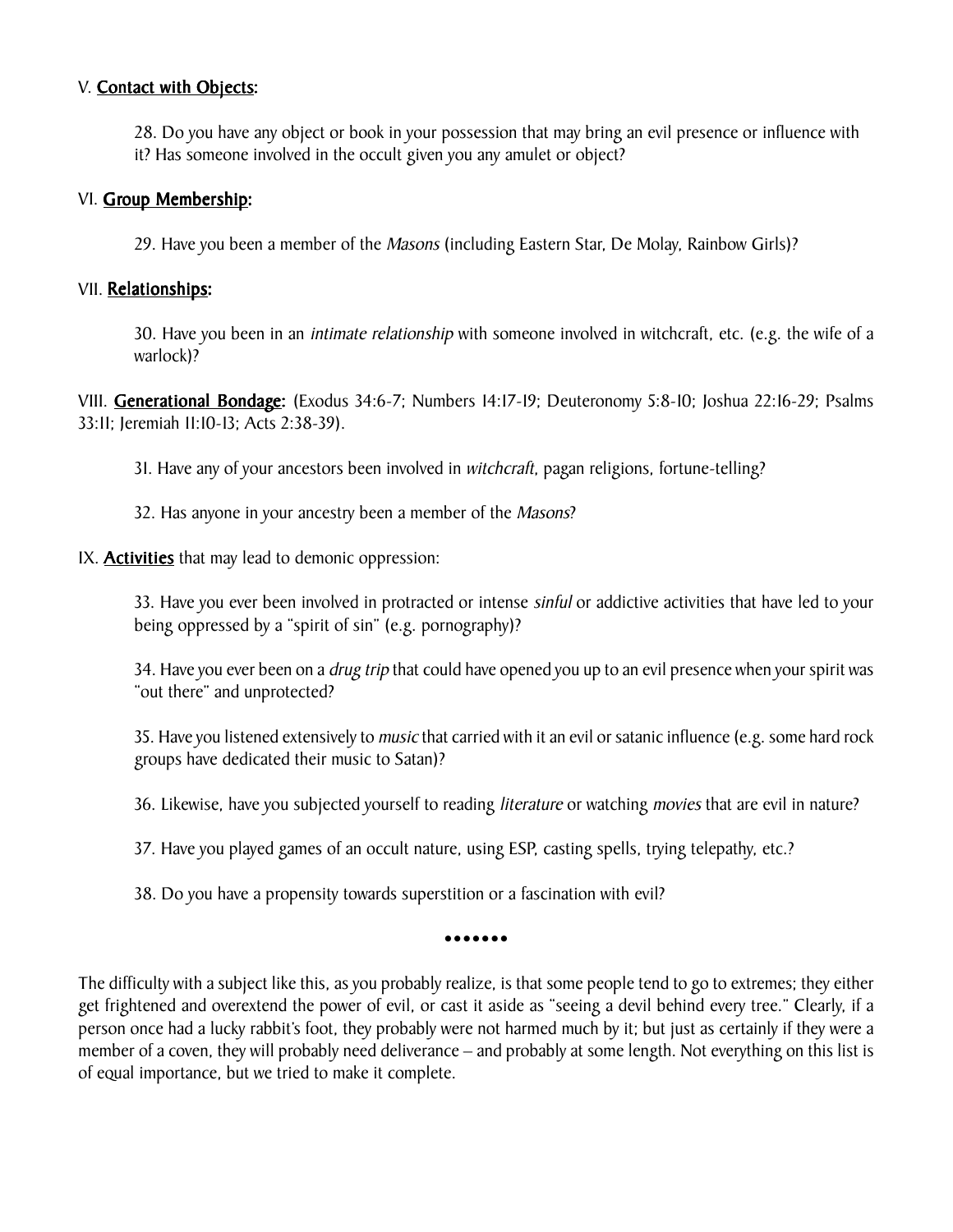# Preparation of Family Tree

## (Please do not write on the explanation pages. All writing should be done on the actual family tree page.)

A family tree is used to diagram family history so you can see at a glance where problems are in each generation. Begin at the bottom of the family tree; fill in your name and your spouse's name, and any problems you have (if divorced, insert your previous spouse's name, too). Do the same with your children, your parents and your brothers and sisters. Continue in this way up the family tree, as far as you can remember, indicating any patterns or problem areas in your family line. Some problems come down vertically, as from grandfather to father, some horizontally, from aunt to aunt, or cousin to cousin. Some of the problems are obvious, others are known only to God. Don't worry about what you do not know. Jesus will reveal what you need to know, and what He reveals He will bring into healing.

Great traumas may be healed through generational healing prayer without your knowing their exact cause. However, if you find that your family's problems are not completely resolved after one Holy Communion or healing prayer session, continue to intercede for them. In some cases, it may be necessary for prayer for the Healing of Generations to be repeated several times for family bloodlines. The following instructions provide some ideas to help prepare your family tree.

To construct your family tree, go back at least four generations, even if you do not know all names. If possible, check with parents, grandparents and other relatives to get more details or clearer information. Simply write on the family tree every issue that you would like to bring to the Lord. If you were adopted you may have only a minimal amount of information regarding your biological family. In that case, include whatever information you have as to your biological family, as well as any pertaining to your adopted family. If you were adopted and are unaware of your biological family, simply include all the information pertaining to your adopted family.

Once you have finished constructing the family tree, look at the possible patterns or problem areas with the family bloodlines. Below are some of the common areas of generational bondage or sin that may help jog your memory and make a more complete picture of your family line.

Remember to ask the Holy Spirit to reveal His Truth. He may give you an area that is not listed below, but it is essential to put down all areas revealed to you in order to break the patterns of generational sin.

## Unusual and Violent Deaths or Severe Trauma

Identify, by name, the people in your family who:

- Committed or attempted suicide
- Murdered or died in tragic ways such as accidents or wars
- Committed an abortion or participated in/sponsored an abortion
- Repeated miscarriages
- Died in a mental institution, nursing home or prison (especially those who felt lonely, unloved and/or abandoned).
- Those who were not given a Christian burial, including committal services or prayer, or were unmourned.
- Those who were unnaturally grieved.
- Untimely deaths
- Severe trauma, with evidence of effects passed on through the family (e.g., drowning, resulting in fear of water in other members, especially descendants)

## **Evidence of Occult or Demonic Activity**

**Superstitions**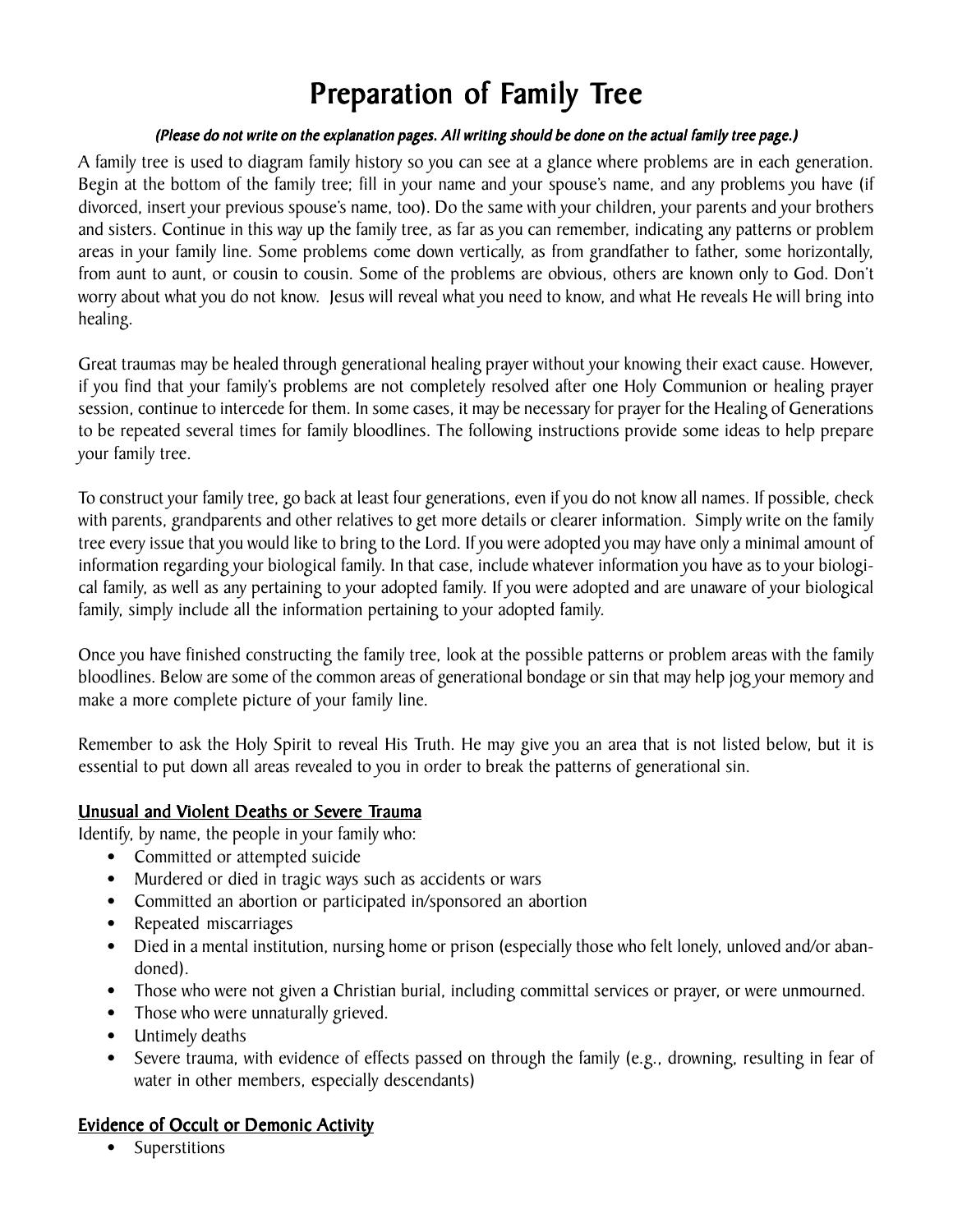- Involved in the occult (e.g., witchcraft, astrology, spiritualism or divination).
- Opening one's self to powers of the spiritual realm, such as pre-cognition or other psychic abilities
- Made a blood covenant with Satan or involved in satanic worship
- Involved with a witch or other persons involved in the occult

## Habitual Patterns of Sin

Sexual Sins:

- Adultery/fornication
- **Prostitution**
- Homosexuality/lesbianism
- Incest
- Pornography
- Lust
- Sexual promiscuity
- Sexual perversions
- Sexual addictions

Be sure to list all sexual partners and/or any soul-ties you have with another. This is extremely important. Even if it was not sexual you may be tied spiritually, emotionally or mentally. If you are enjoined to another, you must be cut free from this relationship. Remember that Jesus does not separate us from a person when we have been tied to him or her in ways that are holy and within God's plan and will. He only sets us free from the unholy or destructive part of the relationship. This is an especially important step when you are married or planning to marry. Your marriage bed should only include you, your spouse and God.

Other Habitual Sins:

- Violence
- Abuse (physical, mental, emotional, or spiritual)
- Incest
- Racial prejudice
- Anger
- Religious prejudice
- Murder
- Pride
- Greed
- Materialism
- **Arrogance**
- Hatred
- **Unforgiveness**
- Addictions (alcoholism, nicotine, drugs, food, etc.)
- Selfishness
- Judgments

## Destructive or Abnormal Patterns of Relationships

- Divorces
- Abuse (emotional, mental, physical or spiritual)
- Hostility
- **Control**
- Manipulation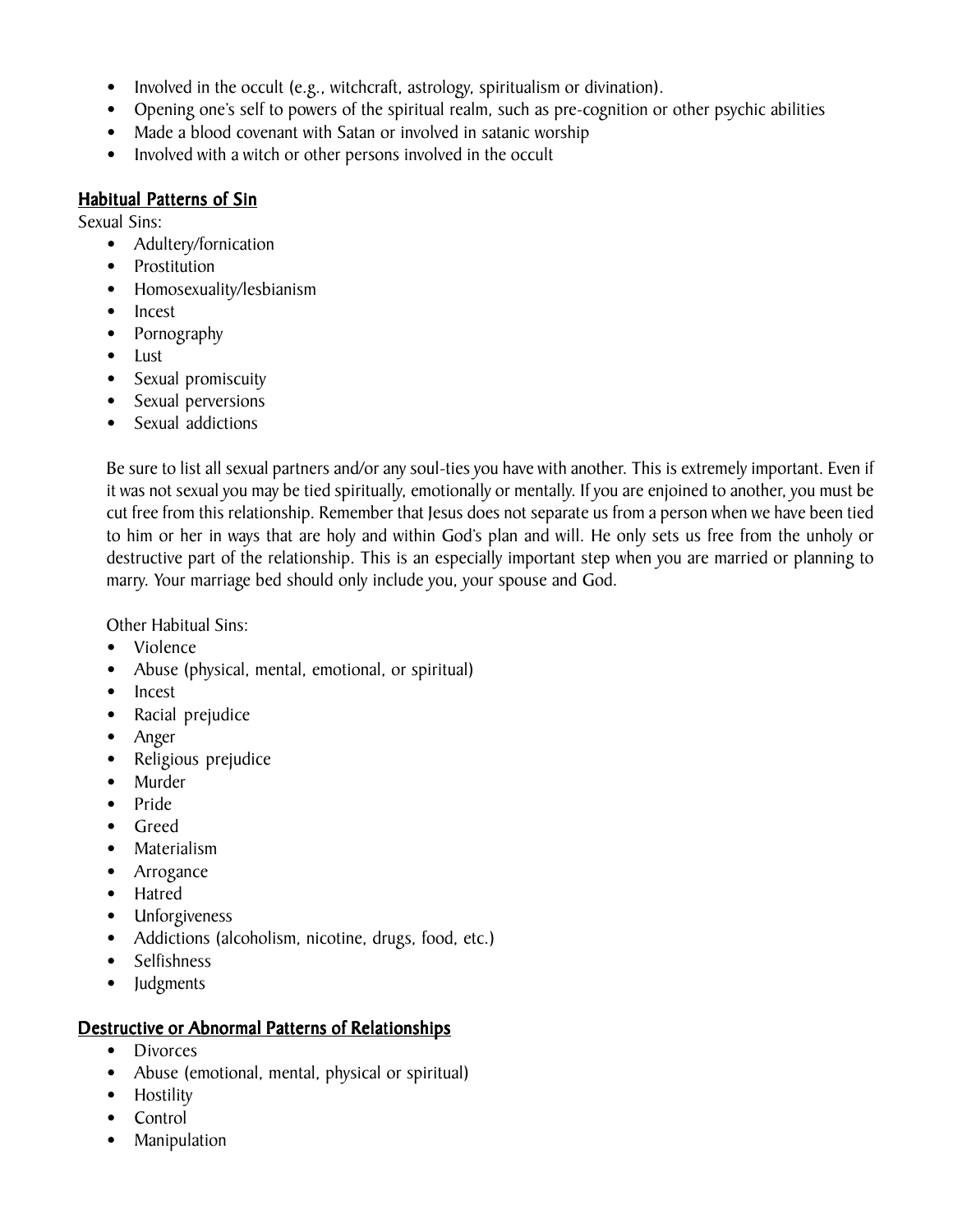- Domination
- Revenge
- **Unforgiveness**
- Bitterness
- Anger
- Depression
- Labeling of family members as outcast, black sheep, scapegoat or failure

## Diseases and/or Predispositions to Illness

| Arthritis       | Fibromyalgia        | Manic Depressive Disorders | Respiratory Trouble |
|-----------------|---------------------|----------------------------|---------------------|
| Cancer          | Headaches           | <b>Mental Retardation</b>  | Skin Problems       |
| <b>Diabetes</b> | Heart Trouble       | <b>Mental Disturbances</b> | <b>Ulcers</b>       |
| Depression      | High Blood Pressure | Nervous Breakdowns         |                     |

## **Historical Family Connections**

- Involvement with events of great sin, evil or trauma, (e.g., massacres, plagues, slavery, conquests, etc.)
- Ethnic origin issues; negative traits, cultural evils, oppression, curses, (e.g., European, Asian, African, Native American or Caribbean ancestry, etc.)

## **Religious History**

• List all non-Judeo/Christian religions in the family or ancestral history, (e.g., Islam, Buddhism)

## **In Utero Wounding**

- Child conceived in lust or rape
- Illegitimacy
- Parent considering adoption or abandonment
- Ambivalence or rejection from either parent
- Fears/anxiety, (e.g., mother had difficulty carrying child to term)
- Attempted/failed abortion
- Loss of father
- Life-threatening illness of the mother
- Life-threatening illness of the baby
- Mother had miscarriage(s) or abortion(s) before you were conceived